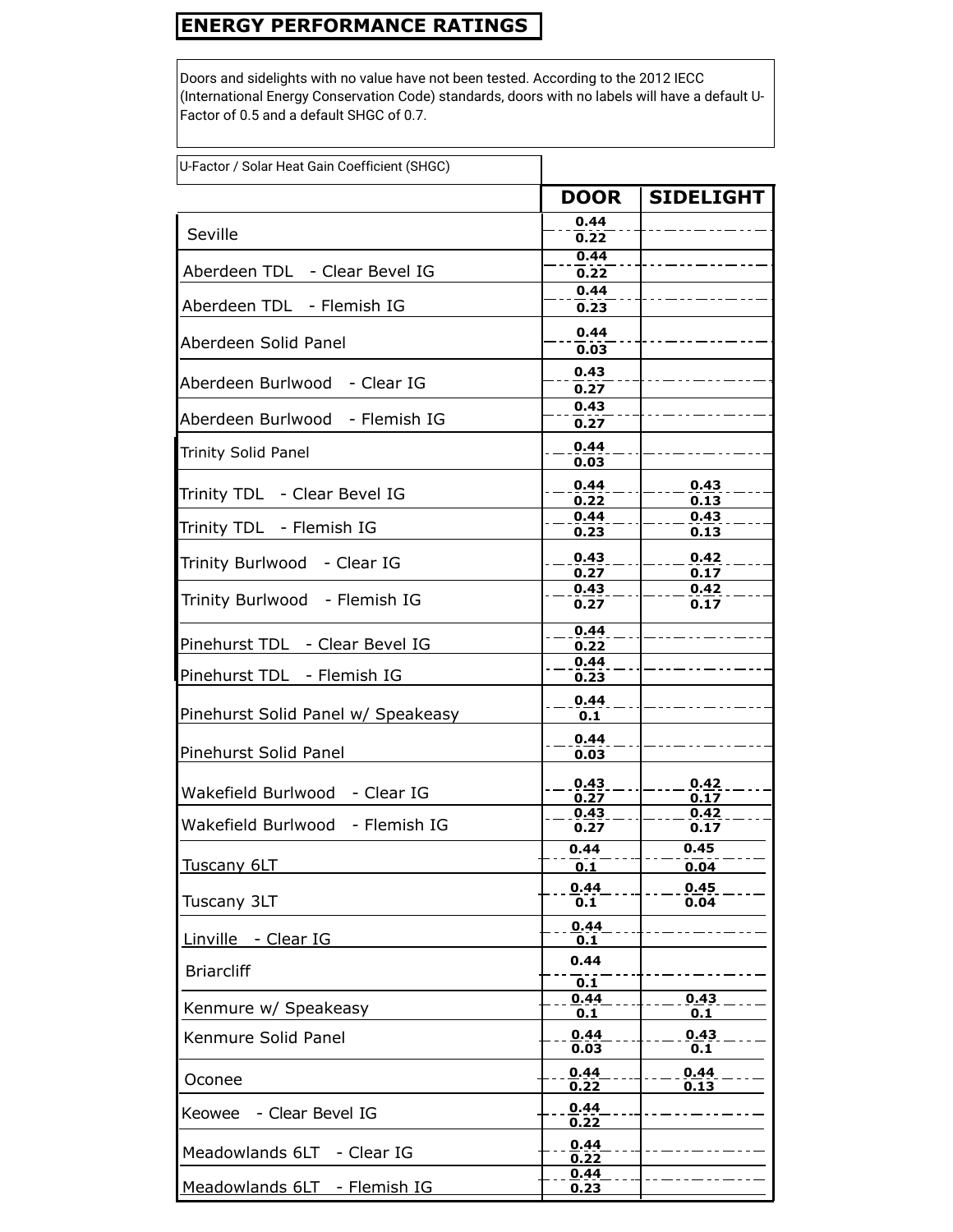|                                         | <b>DOOR</b>  | <b>SIDELIGHT</b>  |
|-----------------------------------------|--------------|-------------------|
| Meadowlands Solid Panel                 | 0.44<br>0.03 |                   |
| Tiffany TDL 6LT 6/8                     | 0.44         |                   |
|                                         | 0.22         |                   |
| Tiffany TDL 6LT 8/0 - Clear Bevel IG    | 0.44         | 0.43              |
|                                         | 0.22<br>0.44 | 0.13<br>0.43      |
| Tiffany TDL 6LT 8/0 - Flemish IG        | 0.23         | 0.13              |
|                                         | 0.44         |                   |
| Tiffany TDL 4LT 8/0                     | 0.22         |                   |
|                                         | 0.44         | 0.43              |
| Alexandria TDL 4LT 6/8 - Clear Bevel IG | 0.22         | $0.\overline{13}$ |
| Alexandria TDL 4LT 6/8 - Flemish IG     | 0.44<br>0.23 | 0.43<br>0.13      |
|                                         |              |                   |
| Alexandria TDL 6LT 6/8                  | 0.44<br>0.22 | 0.43<br>0.13      |
|                                         |              |                   |
| Alexandria TDL 4LT 8/0                  | 0.44<br>0.22 | 0.43<br>0.13      |
|                                         |              |                   |
| Alexandria TDL 6LT 8/0 - Clear Bevel IG | 0.44<br>0.22 | 0.43<br>0.13      |
|                                         | 0.44         | 0.43              |
| Alexandria TDL 6LT 8/0 - Flemish IG     | 0.23         | 0.13              |
|                                         | 0.44         | 0.43              |
| Alexandria TDL 9LT 8/0                  | 0.22         | 0.13              |
|                                         | 0.44         |                   |
| Tiffany Solid Panel w/ Speakeasy        | 0.1          |                   |
| <b>Tiffany Solid Panel</b>              | 0.44         |                   |
|                                         | 0.03         |                   |
| Madison                                 | 0.44         | 0.43              |
|                                         | 0.22         | 0.13              |
|                                         | 0.44         | 0.43              |
| Brentwood                               | 0.22         | 0.16              |
|                                         | 0.44         | 0.43              |
| Lakewood                                | 0.1          | 0.16              |
|                                         | 0.44         | 0.43              |
| Louisburg                               | 0.1          | 0.16              |
|                                         |              |                   |
|                                         | 0.44         | 0.43              |
| <b>Colonial Six Panel</b>               | 0.03         | 0.16              |
|                                         | 0.44         | 0.43              |
| <b>Belle Meade</b>                      | 0.03         | 0.16              |
| Decatur Hendersonville                  | 0.44         | 0.45              |
|                                         | 0.03         | 0.05              |
| Milan San Donato                        |              |                   |